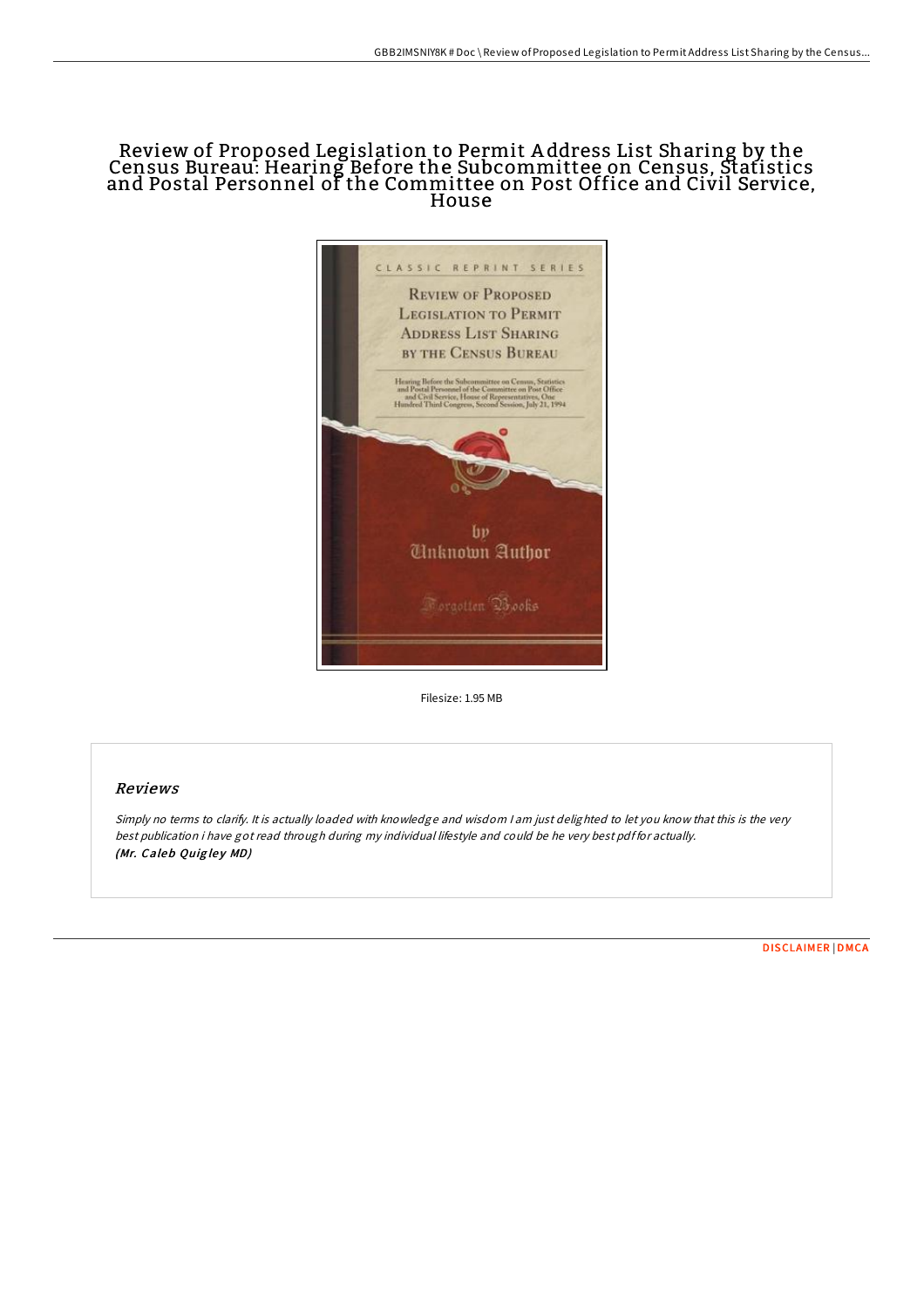### REVIEW OF PROPOSED LEGISLATION TO PERMIT ADDRESS LIST SHARING BY THE CENSUS BUREAU: HEARING BEFORE THE SUBCOMMITTEE ON CENSUS, STATISTICS AND POSTAL PERSONNEL OF THE COMMITTEE ON POST OFFICE AND CIVIL SERVICE, HOUSE



Forgotten Books, United States, 2015. Paperback. Condition: New. Language: English . Brand New Book \*\*\*\*\* Print on Demand \*\*\*\*\*. Excerpt from Review of Proposed Legislation to Permit Address List Sharing by the Census Bureau: Hearing Before the Subcommittee on Census, Statistics and Postal Personnel of the Committee on Post Office and Civil Service, House of Representatives, One Hundred Third Congress, Second Session, July 21, 1994 The sub-committee met, pursuant to call, at 10 a.m., in room 311, Cannon House Office Building, Hon. Thomas C. Sawyer (chairman of the subcommittee) presiding. Members present: Representatives Sawyer and Petri. Mr. Sawyer. This morning we are dealing with some of the more specific aspects of preparation for the 2000 census. The topic of our hearing is to consider whether Congress needs to amend any laws to facilitate the sharing of address information that might contribute to making a more accurate census list. That list, of course, is fundamental to any mail-based census effort. I think it almost goes without saying that it has long been settled in law that any information that the Census Bureau compiles is strictly confidential. That has been pivotal in the matter of public confidence, where we are asking Americans to bring what they feel is often sensitive information about themselves for a broad public purpose. Let me first offer just a little bit of background. Since the Census Bureau moved to a mail-based architecture in 1960, it has assembled a national address list from a variety of sources, including private companies and local governments, and then finally the hard work of canvassing neighborhoods. That process is often tedious and costly and for obvious reasons often far from error free. What may be toughest about it though is it always starts from scratch for each census. I think a lot...

Read Review of Proposed Legislation to Permit Address List Sharing by the Census [Bureau:](http://almighty24.tech/review-of-proposed-legislation-to-permit-address.html) Hearing Before the Subcommittee on Census, Statistics and Postal Personnel of the Committee on Post Office and Civil Service, House **Online** 

 $\overrightarrow{16}$ Download PDF Review of Proposed Legislation to Permit Address List Sharing by the Census [Bureau:](http://almighty24.tech/review-of-proposed-legislation-to-permit-address.html) Hearing Before the Subcommittee on Census, Statistics and Postal Personnel of the Committee on Post Office and Civil Service, House